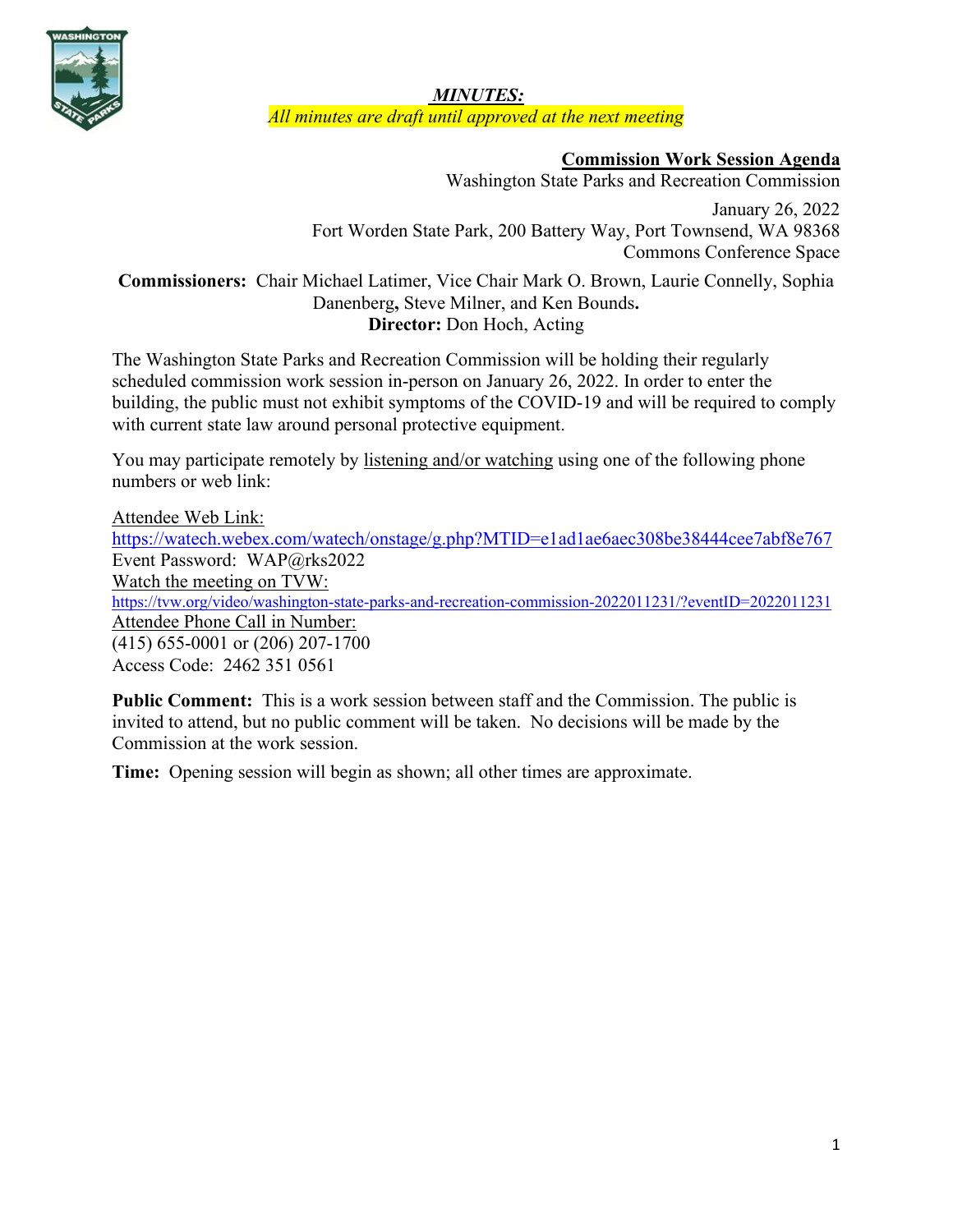#### **9:00 a.m. CALL TO ORDER** – Mark O. Brown, Commission Vice Chair

- Call of the Roll
	- o Vice Chair Mark O. Brown, Chair Michael Latimer, and Sophia Danenberg
	- o Attending virtually: Steve Milner, Ken Bounds and Laurie Connelly
- Introduction of Executive Leadership Team
	- o Director Don Hoch, Assistant Director Peter Herzog, Policy & Governmental Affairs Director Owen Rowe, and Executive Assistant Becki Ellison
	- o Assistant Attorney General Andy Woo
	- o Attending virtually: Assistant Director Mike Sternback, Assistant Director Kimberly Marshall, DEI Director Dr. John Scott, Interim Communications Director Amanda McCarthy, and Human Resources Director Becky Daniels.
- Changes to agenda
	- o None
- **Logistics**
- **9:05 a.m. BOATING PROGRAM UPDATE**  Rob Sendak, Boating Program Manager *(attending virtually)*
	- This presentation will provide the Commission with an overview of the Washington State Parks Boating Program.
		- o Jim Virgin, Chair, WA State Parks Boating Programs Advisory Council *(attending virtually)*
- **9:58 a.m. BREAK**
- **10:17 a.m. DIVERSITY, EQUITY, AND INCLUSION (DEI) UPDATE –** Dr. John Scott, DEI Director *(attending virtually)*
	- This presentation will provide the Commission with an overview of the Washington State Parks DEI work plan for 2022 and beyond. This presentation will also include details of both our ongoing and upcoming internal and external DEI work and capacity building utilizing a DEI lens.
- **10:56 a.m. RECREATION EXPERIENCE STUDY –** Todd Tatum, Parks Development Division Manager, and Washington State Parks Foundation members John Floberg, Lisa Bellefond, and Allison Lu. *(Todd Tatum, John Floberg, Lisa Bellefond and Allison Lu attending virtually)*
	- This presentation will provide information on the Recreation Experience study that was completed by the Washington State Parks Foundation.

# **11:34 a.m. EXECUTIVE LEADERSHIP TEAM UPDATES**

**12:12 p.m. LUNCH**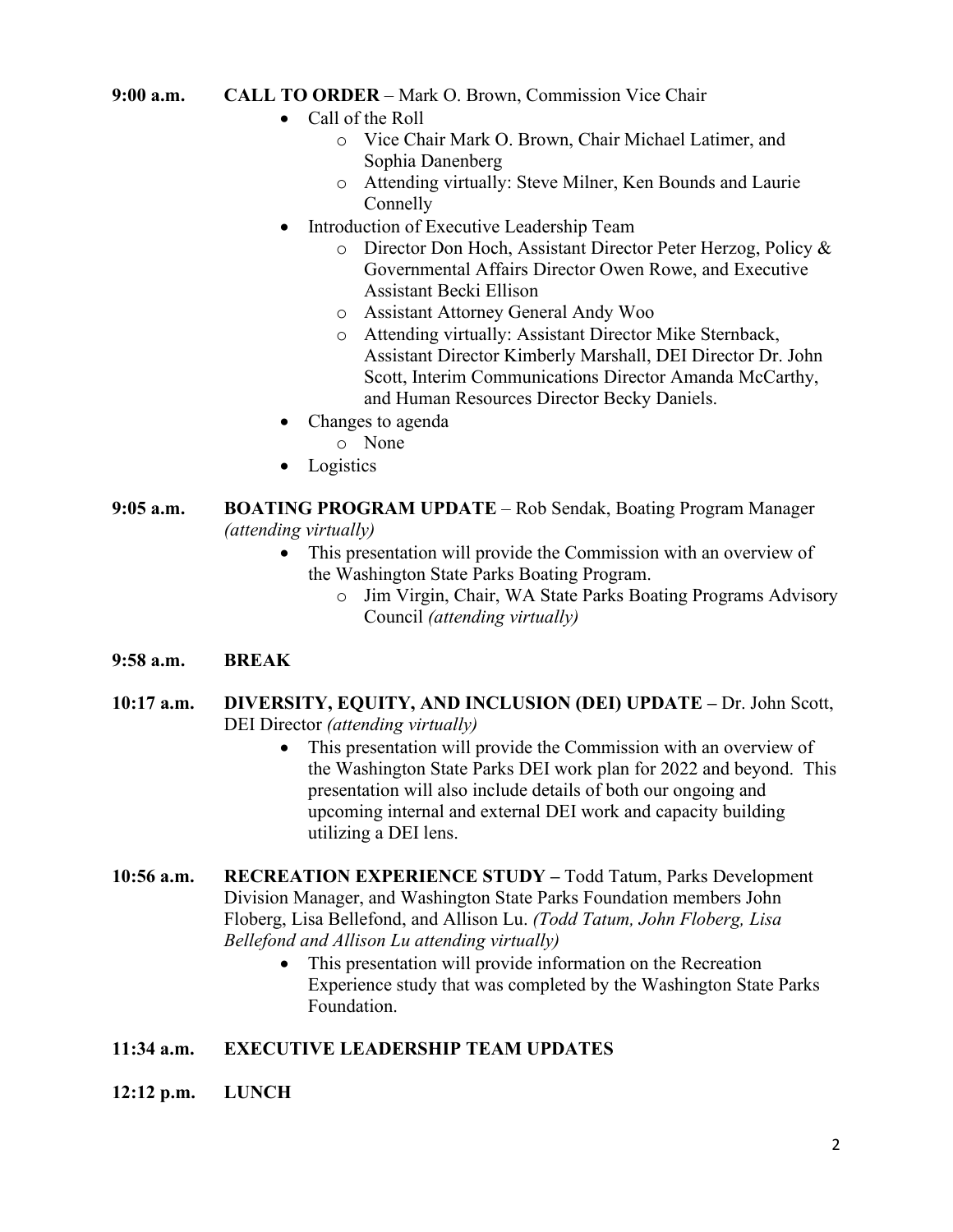**1:09 p.m. BLUE MOUNTAIN CAMP UPDATE**– Laura Moxham, Parks Planner and Melinda Posner, Parks Planner

> • This item previews staff's pending requested action for the Blue Mountain Classification and Management Plan project for questions and discussion by the Commission.

### **2:05 p.m. BREAK**

- **2:25 p.m. WESTPORT LIGHT PLANNING UPDATE –** Laura Moxham, Parks Planner and Michael Hankinson, Parks Planner
	- This item updates the Commission on site analysis and planning activities underway to inform consideration and development of a Scottish-style links golf course at Westport Light State Park.
		- O Ryann Day, David Dicks, and Mark Merkelbach Westport Golf Inc.
		- O David McKlay Kidd, Westport Golf Inc *(attending virtually)*

#### **3:13 p.m. 2023-25 GRANT REQUESTS –** Laura Moxham, Parks Planner

This item provides the Commission an overview of projects for which staff anticipates seeking grant funding from the Washington State Recreation and Conservation Office (RCO) for funding in the 2023-25 biennium.

#### **4:14 p.m. EXECUTIVE SESSION**

**Chair Latimer:** *The Commission will enter into executive session pursuant to RCW 42.30.110(1)(i) to discuss with the agency's assigned legal counsel matters relating to ongoing and potential litigation. No final action will be taken in executive session. Upon the conclusion of the executive session, the Commission will return to open session. However, the Commission is not expected to take final action following the executive session and is expected to adjourn for the day.*

*In addition to the Commissioners and the agency's assigned AAG, Andy Woo, the following Parks staff are also invited to attend: Don Hoch, Mike Sternback, Peter Herzog and Jessica Logan*

**5:00 p.m. Chair Latimer***: Executive Session is extended to 5:30 p.m.* 

**5:30 p.m. Chair Latimer***: Executive Session is extended to 5:45 p.m.*

**5:45 p.m. Chair Latimer***: The Commission concluded the Executive Session at 5:45 p.m. No final action was taken.* 

**5:45 p.m. ADJOURN**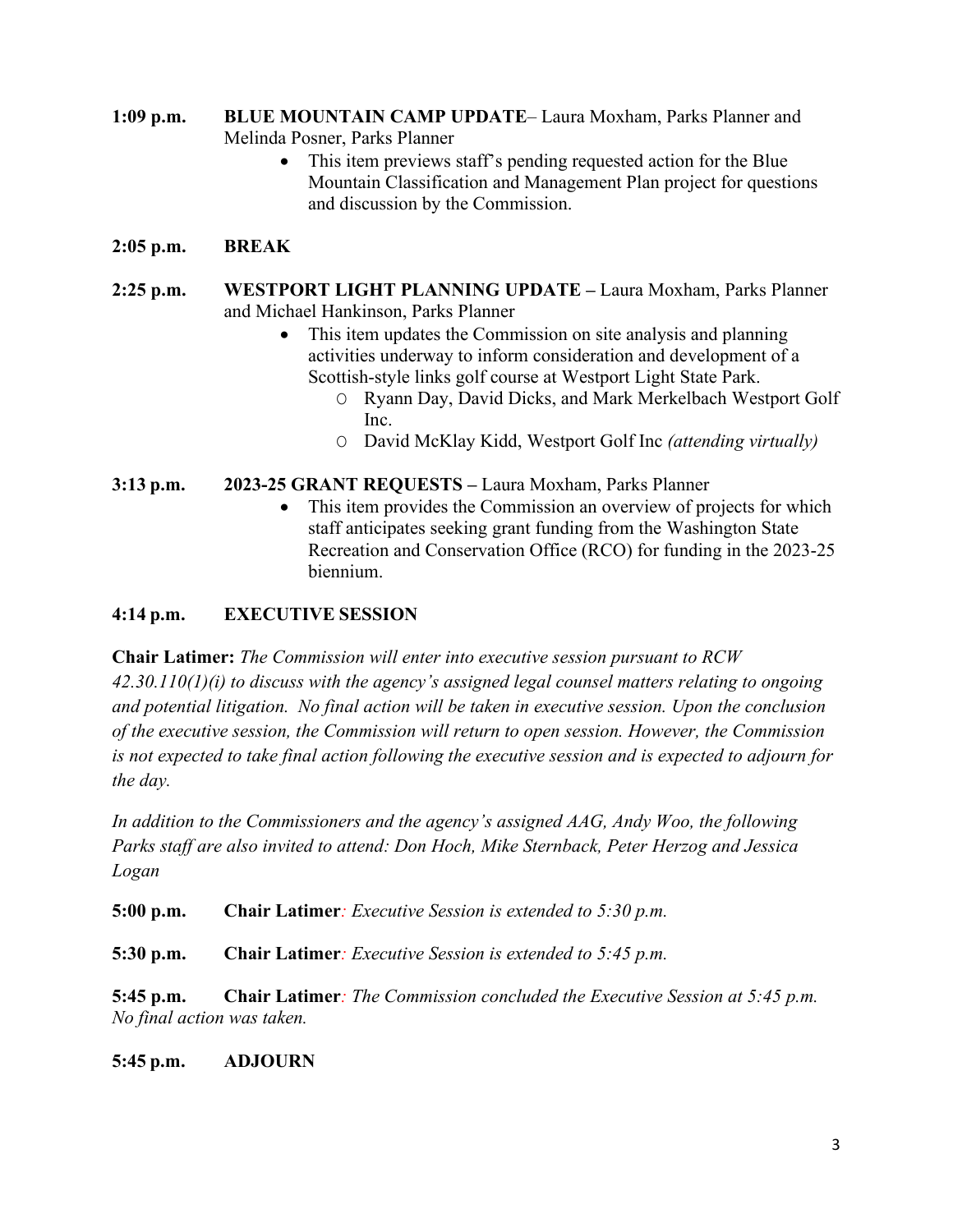#### **Commission Meeting Agenda**

Washington State Parks and Recreation Commission

January 27, 2022 Fort Worden State Park, 200 Battery Way, Port Townsend, WA 98368 Commons Conference Space

### **Commissioners:** Chair Michael Latimer, Vice Chair Mark O. Brown, Laurie Connelly, Sophia Danenberg**,** Steve Milner, and Ken Bounds**. Director:** Don Hoch, Acting

The Washington State Parks and Recreation Commission will be holding their regularly scheduled commission meeting in-person on January 27, 2022

You may participate remotely by listening and/or watching using one of the following phone numbers or web link:

Attendee Link: <https://watech.webex.com/watech/onstage/g.php?MTID=e1ee4c5d8c26739696049f7fabcc01905> Event Password: WAP@rks2022 TVW: [https://tvw.org/video/washington-state-parks-and-recreation-commission-](https://tvw.org/video/washington-state-parks-and-recreation-commission-2022011232/?eventID=2022011232)[2022011232/?eventID=2022011232](https://tvw.org/video/washington-state-parks-and-recreation-commission-2022011232/?eventID=2022011232) Call in Number: (415) 655-0001 or (206) 207-1700 Access Code: 2466 589 4530

**Time:** Opening session will begin as shown; all other times are approximate.

**Order of Presentation:** In general, each agenda item will include a presentation followed by Commission discussion and then public comment. The Commission makes decisions following the public comment portion of the agenda.

#### **In-Person Public Comment:**

We will be accepting in-person oral public comment at the meeting. If you wish to comment at a meeting, please fill out a comment card and provide it to staff at the sign in table. The Chair will call you up to the front at the appropriate time.

# **Written Public Comment:**

Written public comment will be accepted for all agenda items until 5 p.m. on January 21 by email or mail. Any comments received after the cutoff will be given to the commission before its next meeting.

> Email: [Commission@parks.wa.gov](mailto:Commission@parks.wa.gov) Mail: WSPRC, Attn: Becki Ellison, PO Box 42650, Olympia, WA 98504.

You can find the agenda, agenda items and presentations on our website. [https://parks.state.wa.us/154/Commission-meetings-agendas.](https://parks.state.wa.us/154/Commission-meetings-agendas) Presentations and minutes will be loaded within one week after the meeting.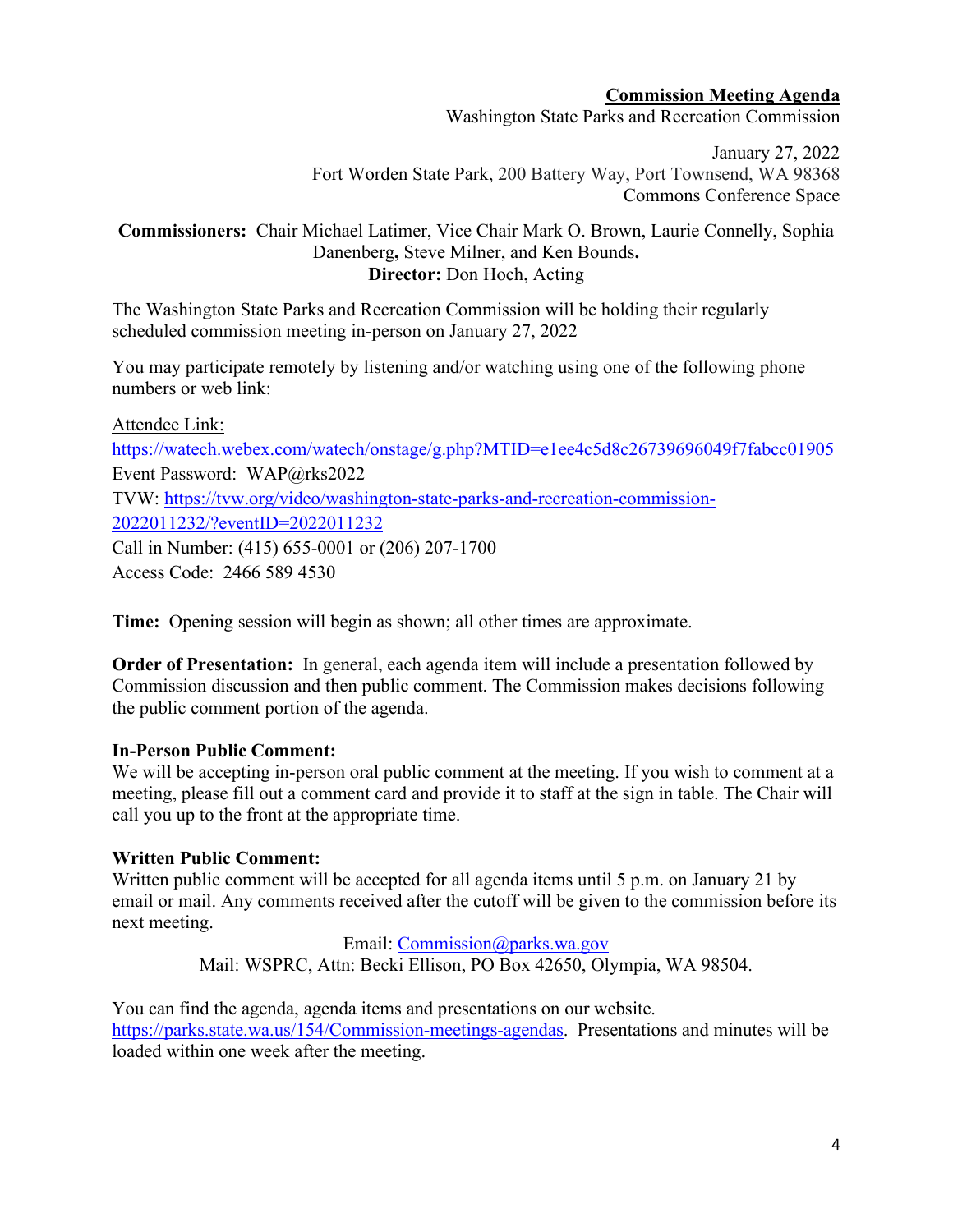### **8:30 a.m. CALL TO ORDER** – Michael Latimer, Commission Chair

- Flag Salute
- Call of the Roll
	- o Chair Michael Latimer, Vice Chair Mark O. Brown, and Sophia Danenberg
	- o Attending virtually: Steve Milner, Ken Bounds and Laurie Connelly
- Introduction of Executive Leadership Team
	- o Director Don Hoch, Assistant Director Peter Herzog, Policy & Governmental Affairs Director Owen Rowe, and Executive Assistant Becki Ellison
	- o Assistant Attorney General Andy Woo
	- o Attending virtually: Assistant Director Mike Sternback, Assistant Director Kimberly Marshall, DEI Director Dr. John Scott, Interim Communications Director Amanda McCarthy, and Human Resources Director Becky Daniels.
- Indigenous Land Acknowledgement Statement
	- o We respect and affirm tribal sovereignty and honor indigenous peoples whose traditional lands we occupy. The State Parks and Recreation Commission is committed to working with all Tribes to help preserve and restore a healthy natural environment for future generations.
- Recognition of State, Tribal and Local Officials
	- o Daniel Faber, Mayor, Port Townsend
	- o David King, Fort Worden PDA
	- o Rodger Schmitt, Fort Worden PDA and Former WSPRC Commissioner
	- o John Moore, City Manager, Port Townsend
- Changes to the Agenda
	- o Approval of the Agenda
		- Addition of Hiring Committee during commission committee reports
			- **Motion by** Mark O. Brown approve the revised agenda as presented with changes. Second by Sophia Danenberg. **Approved unanimously as revised.**
- Logistics CDC/Covid protocols overview of meeting space
- Approval of minutes of previous meetings
	- o November 17, 18, 2021 Vancouver
	- o December 7,8, 2021 Planning Meeting Kalama
	- $\circ$  December 14 Special Meeting- Virtual<br>
	Motion by Mark O. Brown to any
		- **Motion by** Mark O. Brown to approve the minutes as presented for November 17/18, December 7/8, and December 14, 2022. Second by Ken Bounds. **Approved unanimously as presented.**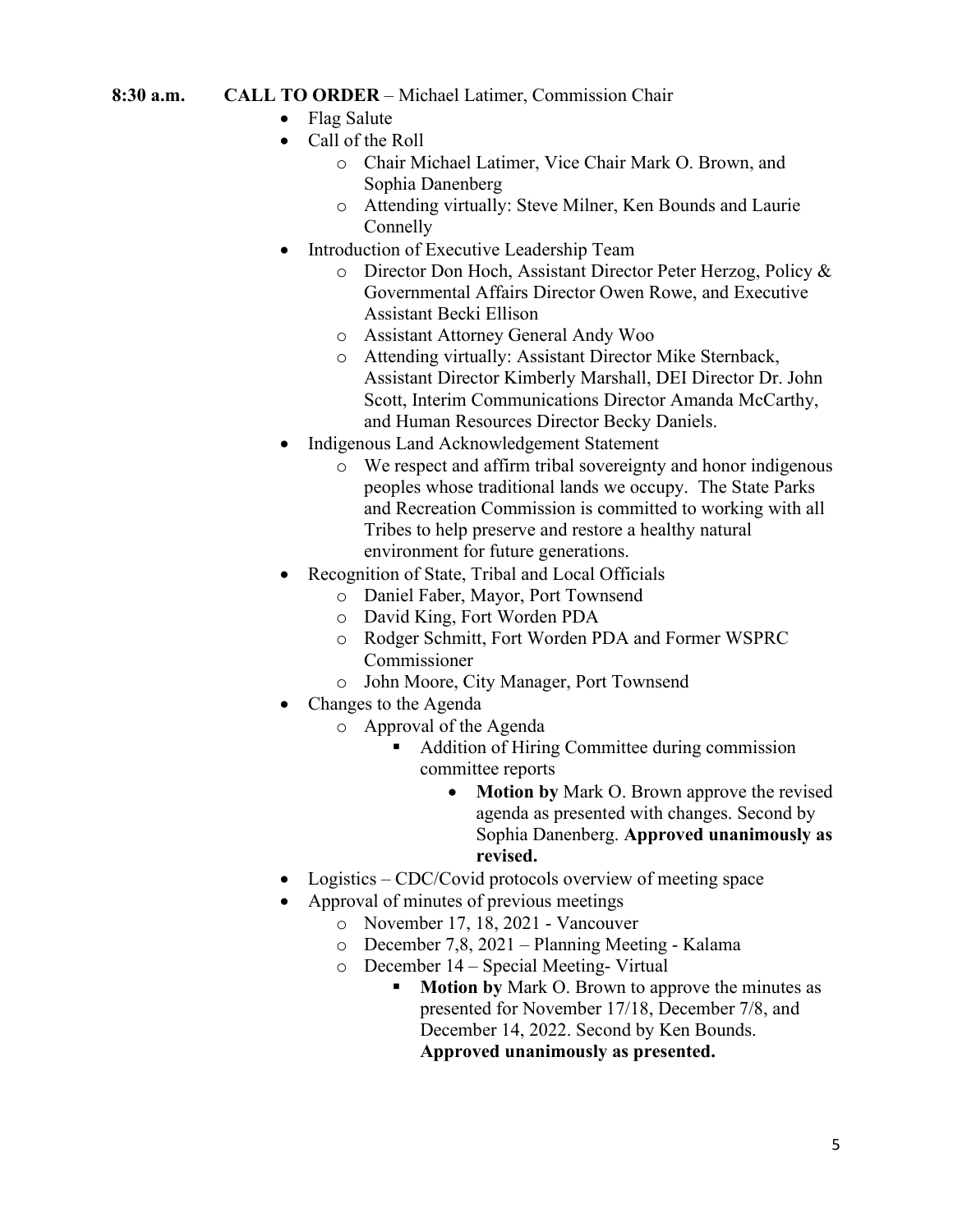# **8:47 a.m. COMMISSIONER REPORTS**

# **9:06 a.m. DIRECTOR REPORT**

# **9:10 a.m. COMMISSION COMMITTEE REPORTS**

- Real Estate Commissioner Steve Milner
- Legislative Commissioner Laurie Connelly
- Budget Commissioner Ken Bounds
- Executive Chair Michael Latimer
- Director Hiring Committee Vice Chair Mark Brown

# Vice Chair Mark O. Brown:

"Mr. Chair. During our executive committee meeting staff discussed a scheduling conflict with our March virtual work session which is scheduled for Wednesday March 9, 2022. Staff has requested that the date be moved up by one day. I make a **motion** to move our virtual work session to Tuesday March 8, 2022".

Second by Steve Milner. **Approved unanimously as requested.**

| $9:25$ a.m. | <b>BREAK</b>                                   |
|-------------|------------------------------------------------|
| $9:36$ a.m. | <b>RECOGNITION</b>                             |
|             | Service Pin:<br>$\bullet$                      |
|             | o Todd Jensen, 40 years parks/state service    |
|             | Gold Stars<br>$\bullet$                        |
|             | o Ken Pike, Gregory Stephenson, and Alex Smith |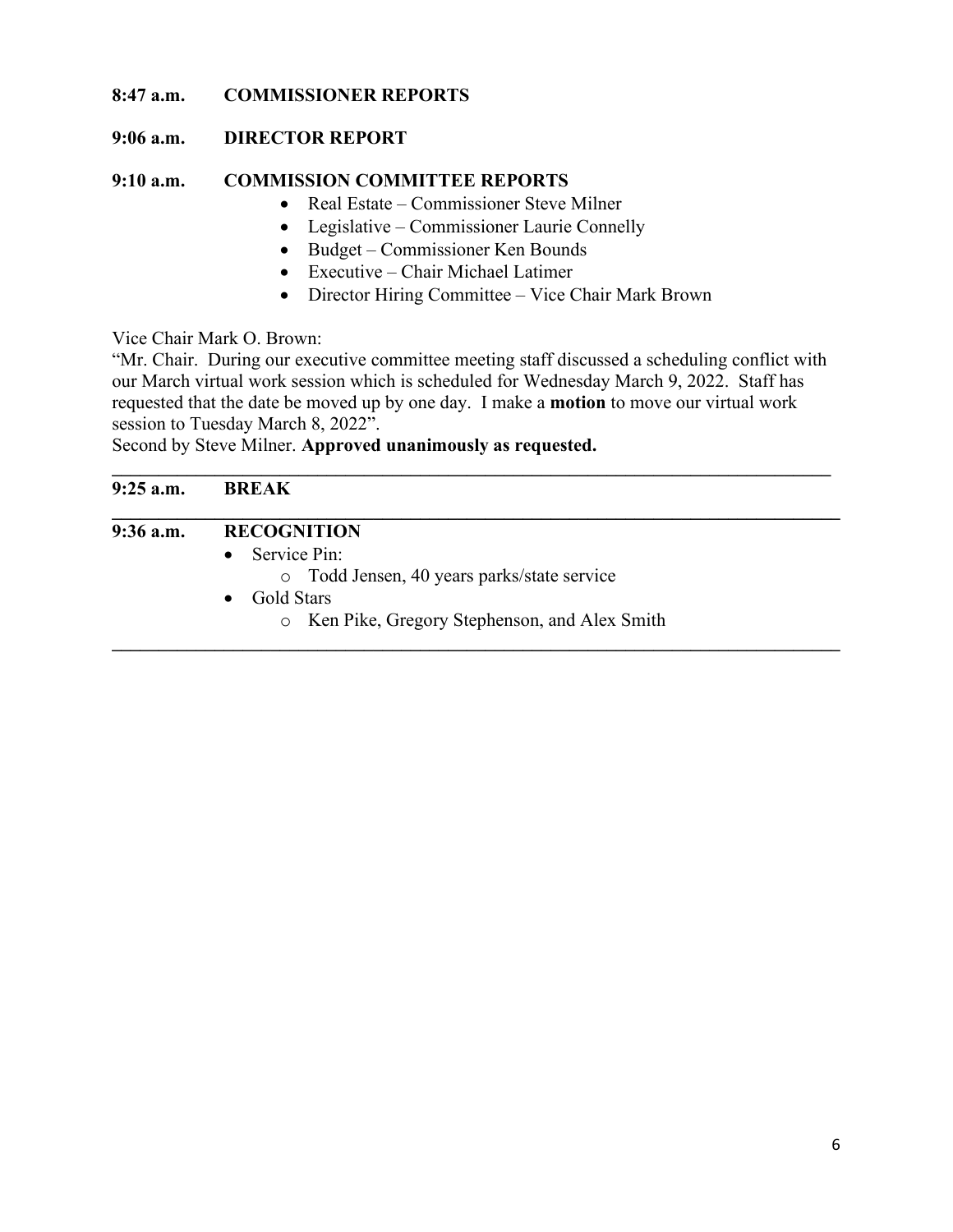# **9:44 a.m. REQUESTED ACTION**

Item E-1: Fort Worden PDA - Lease Amendment

This item asks the Washington State Parks and Recreation Commission to make a final decision regarding obligations of the Fort Worden Public Development Authority (PDA) under their Master Lease that were temporarily waived due to the COVID-19 pandemic.

# **REQUESTED ACTION FROM COMMISSION:**

*That the Washington State Parks and Recreation Commission:*

- 1) Affirm the Commission's prior decision to postpone the commencement of revenue sharing, as stipulated in Section 7.9 of the PDA's master lease, until May 1, 2023.
- 2) Affirm the Commission's direction for the PDA to develop an updated business plan and propose any changes to the lease necessary to implement the plan prior to May 1, 2023 for consideration by the Director and Commission.
- 3) Authorize the Director to execute temporary amendments to the PDA's master lease pending Commission approval of the PDA's updated business plan and execution of any authorized amendments to the PDA's master lease. Temporary amendments shall include:
	- a. One-time wavier of the requirement for the PDA to provide camping reservation services, camping front desk and check-in services, and park pass sales.
	- b. One-time financial support to offset cost to maintain campus grounds not to exceed \$150,000.
	- c. Requirement that the PDA seek approval by the Director for any sublease of structures within the PDA lease area with a term extending past May 1, 2023.
- 4) Direct staff to review the financial condition of the Fort Worden PDA periodically and in any event no less frequently than on an annual basis and recommend adjustment to the postponement of revenue sharing and temporary lease amendments for Commission consideration if warranted.

# **PUBLIC COMENT:**

None

# **ACTION:**

**Motion** by Mark O. Brown to approve the staff recommendation as proposed in the Requested Action above. Second by Ken Bounds. **Motion passes unanimously as presented.**

**\_\_\_\_\_\_\_\_\_\_\_\_\_\_\_\_\_\_\_\_\_\_\_\_\_\_\_\_\_\_\_\_\_\_\_\_\_\_\_\_\_\_\_\_\_\_\_\_\_\_\_\_\_\_\_\_\_\_\_\_\_\_\_\_\_\_\_\_\_\_\_\_\_\_\_\_**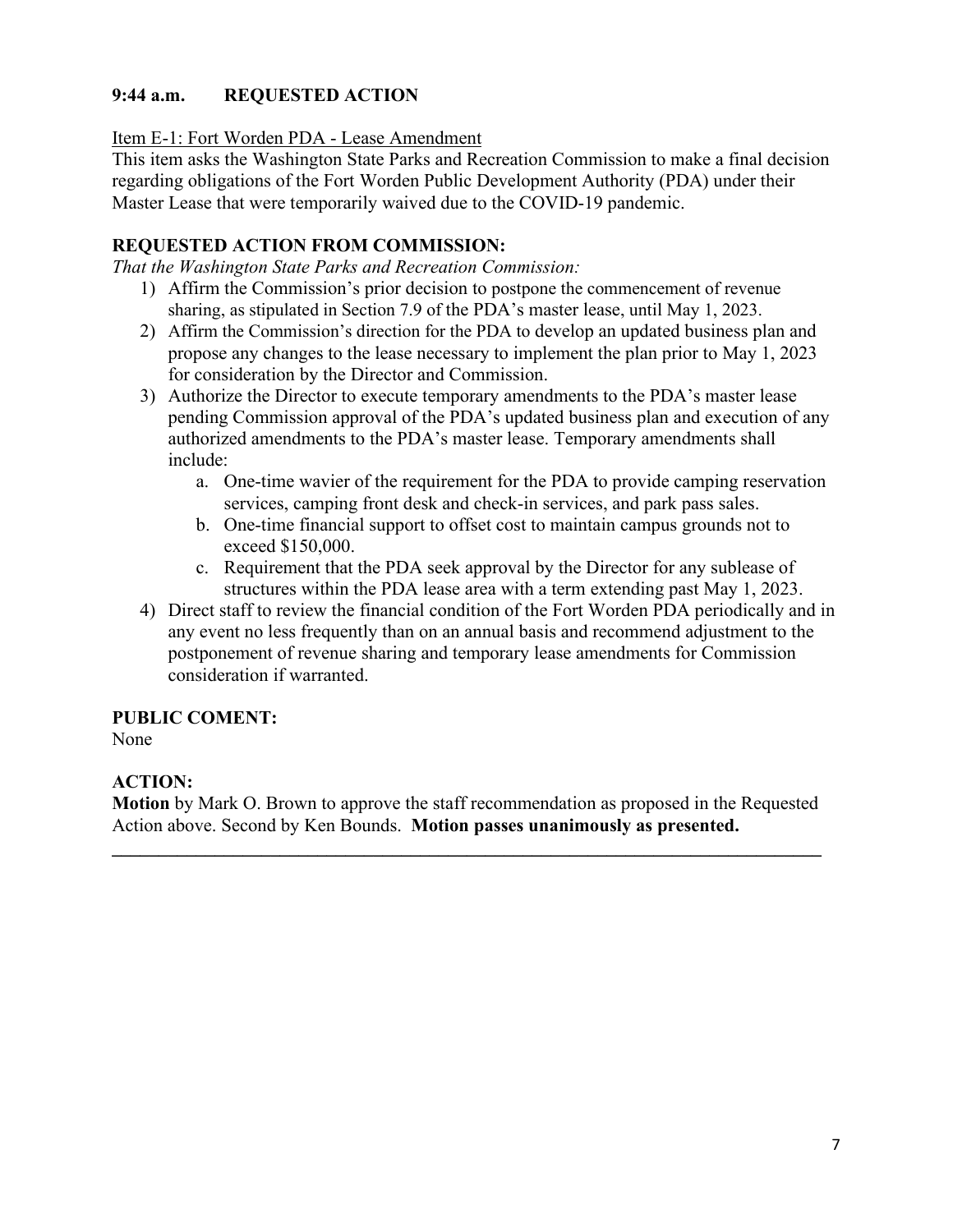# **10:32 a.m. REQUESTED ACTION**

Item E-2: Parkland Acquisition Account – Spending Authorization

This item asks the Washington State Parks and Recreation Commission to delegate one-time authority to the Director to use Parkland Acquisition Account (PAA) funds for the acquisition of the Bear Creek Lodge at Mt. Spokane State Park.

# **REQUESTED ACTION OF COMMISSION:**

*That the Washington State Parks and Recreation Commission:*

1. Delegate authority to the Director to use Parkland Acquisition Account (PAA) funds, in conjunction with RCO grant funds, for the purchase of the Bear Creek Lodge property at Mount Spokane State Park.

# **PUBLIC COMENT:**

None

# **ACTION:**

**Motion** by Steve Milner to approve the staff recommendation as proposed in the Requested Action above. Second by Laurie Connelly. **Motion passes unanimously as presented.**

**\_\_\_\_\_\_\_\_\_\_\_\_\_\_\_\_\_\_\_\_\_\_\_\_\_\_\_\_\_\_\_\_\_\_\_\_\_\_\_\_\_\_\_\_\_\_\_\_\_\_\_\_\_\_\_\_\_\_\_\_\_\_\_\_\_\_\_\_\_\_\_\_\_\_\_\_\_\_**

# **10:48 a.m. GENERAL PUBLIC COMMENTS –** *Items not on the agenda*

In-person public comments only

- Steve Erickson
- Linda Henricksen
- Thomas Zwolfer
- Alan Bean
- Robert Battin
- Craig Cyr
- Angie Homola
- Alex Rossoff
- Laurie Riley
- Larry Morrell
- Jackie Canterbury
- Mark Secord
- Sue Ellen White
- Wendy Felthan
- Seth Rolland
- Lori McKale
- Laurie Sherman
- Marlene Finley
- Darlene Schanfield
- Alea Waters
- Lionel Pine
- Brooke Thompson
- Michael Pilarski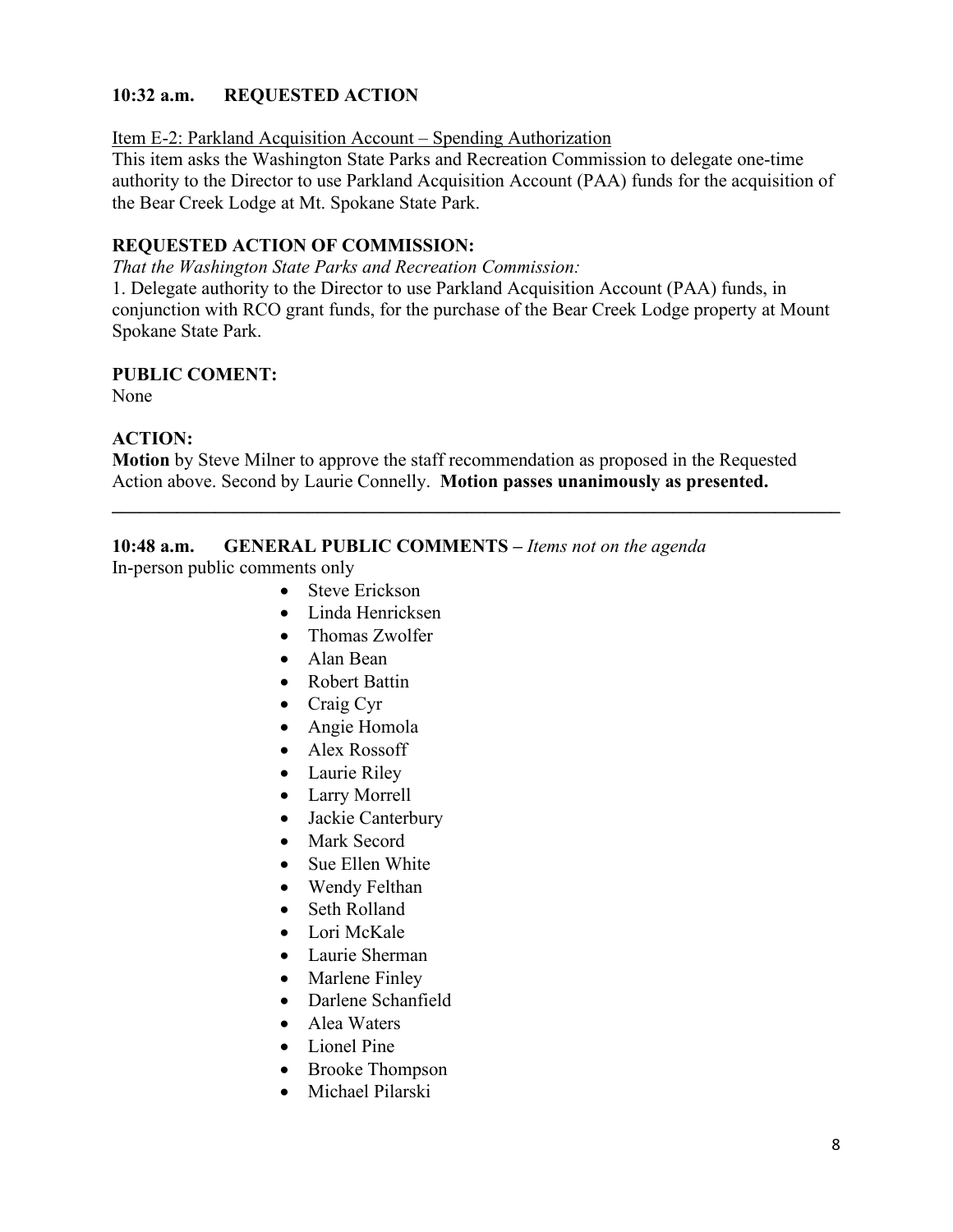- Helen Lauritzen
- Kate Ingram
- Michael Pruitt
- Cornelius Case Kolff
- Charlotte Wells
- Jatta Schneider
- Julie Jaman
- Molly Erickson
- Monte McKeehen
- Rick Ottman
- Pamela Petranek
- Laura Lewis Thayer
- William Taylor
- Walker Norlin

#### **\_\_\_\_\_\_\_\_\_\_\_\_\_\_\_\_\_\_\_\_\_\_\_\_\_\_\_\_\_\_\_\_\_\_\_\_\_\_\_\_\_\_\_\_\_\_\_\_\_\_\_\_\_\_\_\_\_\_\_\_\_\_\_\_\_\_\_\_\_\_\_\_\_\_\_\_\_\_ 12:09 p.m. LUNCH**

#### **\_\_\_\_\_\_\_\_\_\_\_\_\_\_\_\_\_\_\_\_\_\_\_\_\_\_\_\_\_\_\_\_\_\_\_\_\_\_\_\_\_\_\_\_\_\_\_\_\_\_\_\_\_\_\_\_\_\_\_\_\_\_\_\_\_\_\_\_\_\_\_\_\_\_\_\_\_\_ 1:01 p.m. OTHER BUSINESS**

- Election of Officers for 2022
	- **Motion** by Laurie Connelly to approve the election of the 2022 officers. Second by Ken Bounds. **Approved unanimously as requested.**
		- Mark O. Brown, Chair
		- Ken Bounds, Vice Chair
		- Sophia Danenberg, Secretary
	- o Transfer of the gavel to the 2022 Commission Chair
	- o Recognition of 2021 Commission Chair Michael Latimer
		- Outgoing Chair Michael Latimer received a token of appreciation and recognition as the 2021 Chair from Immediate Past Chair Steve Milner on behalf of the commission.

# o Commission Committee Assignments

- Budget Committee
	- Sophia Danenberg
	- Ken Bounds
	- Mark O. Brown
- Real Estate
	- Michael Latimer
	- Steve Milner
	- Laurie Connelly
- **Legislation** 
	- Steve Milner
	- Laurie Connelly
	- New commissioner
- o Other Assignments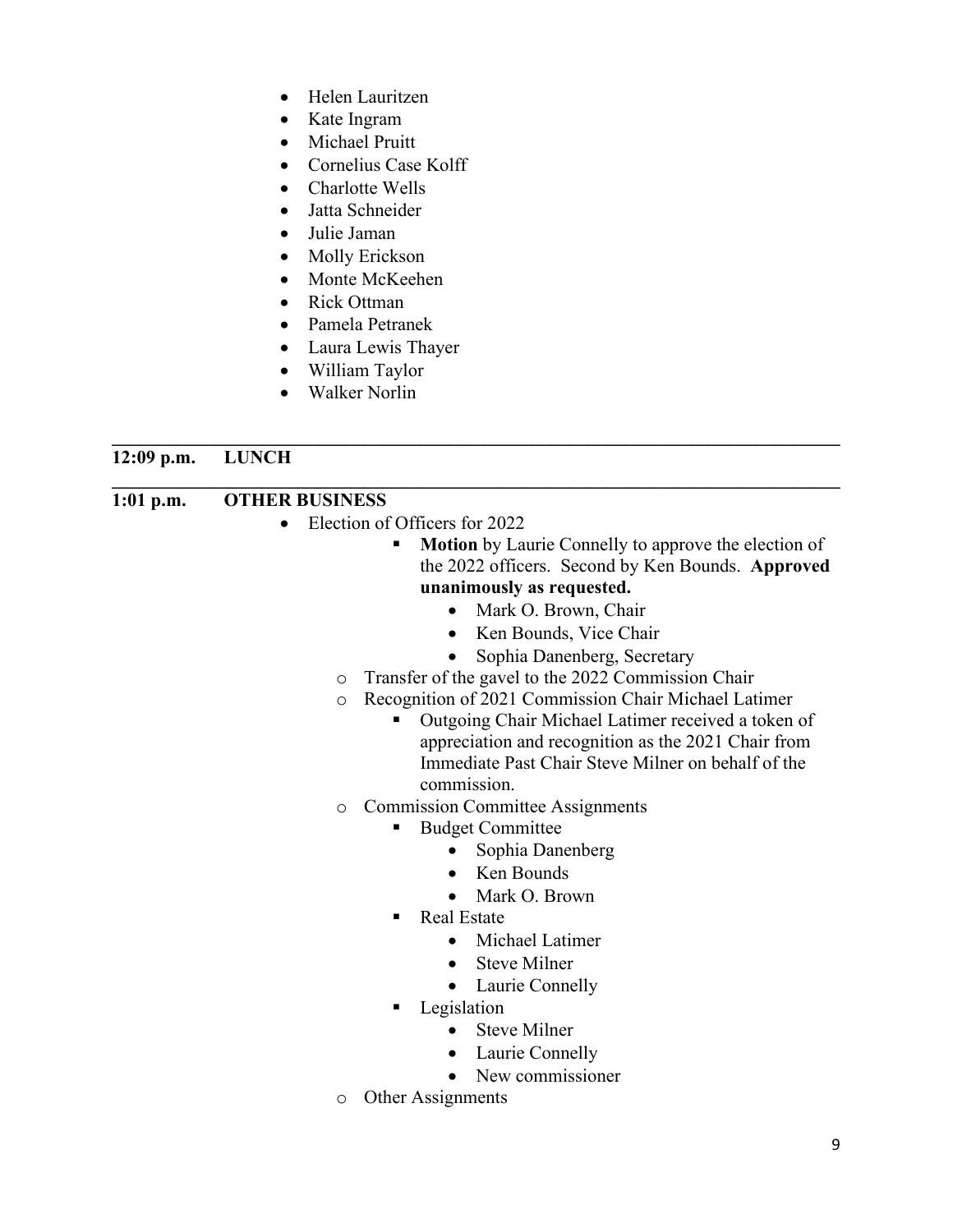- Liaison to the Washington Parks Foundation
	- Laurie Connelly
- **Example 3** Liaison Fort Worden Public Development Authority
	- Ken Bounds
- o **Motion** by Michael Latimer to approve the committees as proposed. Second by Sophia Danenberg. **Approved unanimously as presented**

### **1:10 p.m. REQUESTED ACTION**

Item E-3: 2022 Commission Priorities

This item asks the Washington State Parks and Recreation Commission to approve the agency priorities for 2022.

**\_\_\_\_\_\_\_\_\_\_\_\_\_\_\_\_\_\_\_\_\_\_\_\_\_\_\_\_\_\_\_\_\_\_\_\_\_\_\_\_\_\_\_\_\_\_\_\_\_\_\_\_\_\_\_\_\_\_\_\_\_\_\_\_\_\_\_\_\_\_\_\_\_\_\_\_**

#### **REQUESTED ACTION FROM COMMISSION:**

That the Washington State Parks and Recreation Commission:

1. Adopt the 2022 Commission identified priorities identified in Appendix 1.

#### **PUBLIC COMENT:**

#### **ACTION:**

Motion by Sophia Danenberg to approve the staff recommendation as proposed in the Requested Action above. Second by Michael Latimer. **Motion passes unanimously as presented.**

**\_\_\_\_\_\_\_\_\_\_\_\_\_\_\_\_\_\_\_\_\_\_\_\_\_\_\_\_\_\_\_\_\_\_\_\_\_\_\_\_\_\_\_\_\_\_\_\_\_\_\_\_\_\_\_\_\_\_\_\_\_\_\_\_\_\_\_\_\_\_\_\_\_\_\_\_\_\_**

# **1:17 p.m. REQUESTED ACTION**

Item E-4: Blue Mountain Area Classification and Management Planning (CAMP) Project This item asks the Washington State Parks and Recreation Commission (Commission) to adopt land classifications and long-term park boundaries for Palouse Falls, Lyons Ferry and Lewis and Clark Trail State Parks.

# **REQUESTED ACTION OF THE COMMISSION:**

*That the Washington State Parks and Recreation Commission:*

- 1. Adopt land classifications and long-term park boundaries as recommended by staff in Appendix 4, 7 and 8.
- 2. Affirm the land classification and long-term boundary decisions are for Commission policy direction only and should not 1) affect private property values; 2) be used as an indication of a property owner's willingness to sell; or 3) be used as a basis for making state or local government regulatory, permitting or zoning decisions on private land holdings.
- 3. Affirm that any land acquisition or development of land management agreements within the adopted long-term park boundary are subject to staff capacity and agency priority.
- 4. Permanently close the area at Palouse Falls State Park known locally known as Castle Rock as well as the access to the cliffs and plunge pool of the falls, as shown in Appendix 5.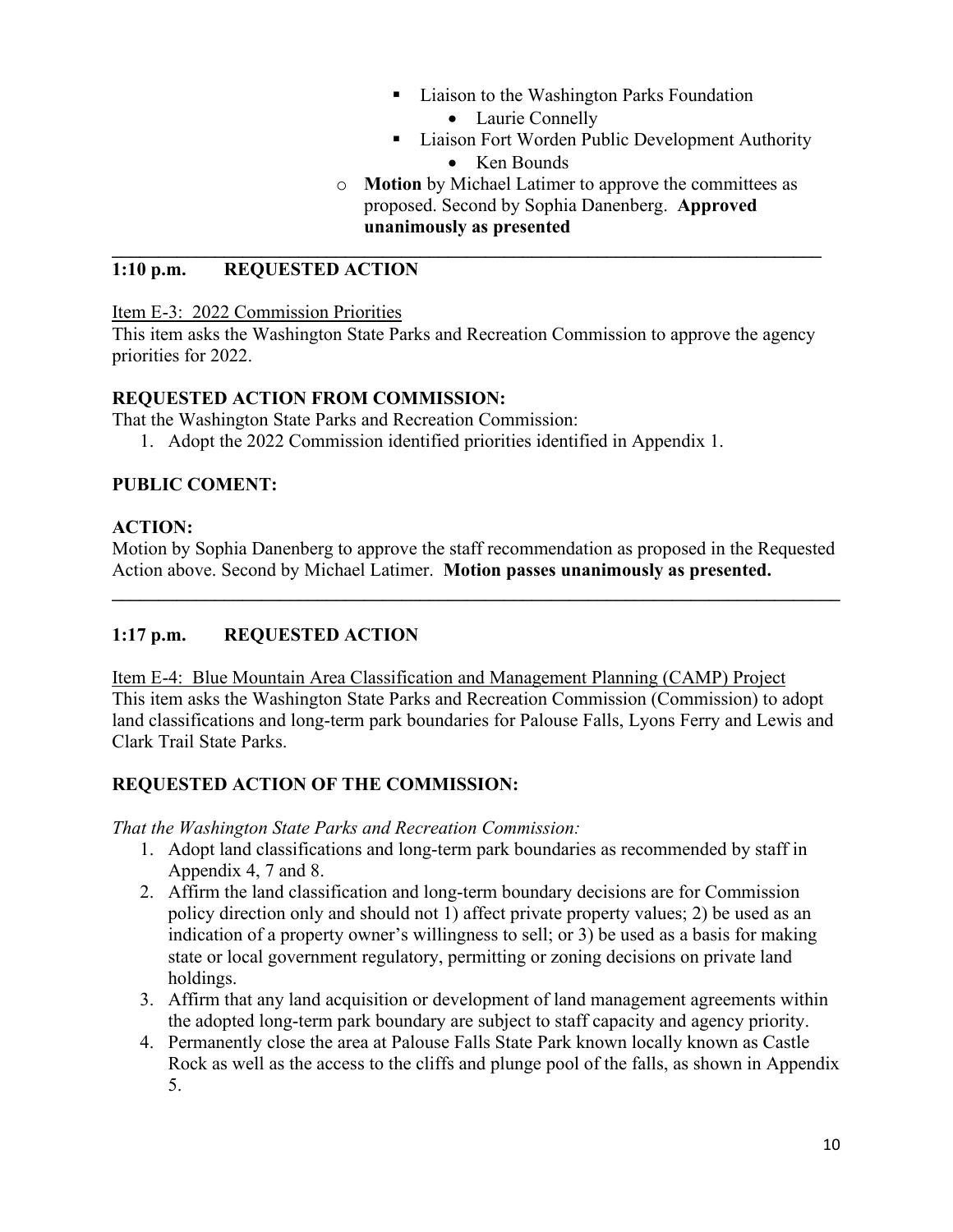5. Approve park name change from Palouse Falls State Park to Palouse Falls State Park Heritage Site.

#### **PUBLIC COMENT:**

None

#### **ACTION:**

Motion by Ken Bounds to approve the staff recommendation as proposed in the Requested Action above. Second by Michael Latimer. **Motion passes unanimously as presented.**

**\_\_\_\_\_\_\_\_\_\_\_\_\_\_\_\_\_\_\_\_\_\_\_\_\_\_\_\_\_\_\_\_\_\_\_\_\_\_\_\_\_\_\_\_\_\_\_\_\_\_\_\_\_\_\_\_\_\_\_\_\_\_\_\_\_\_\_\_\_\_\_\_\_\_\_\_\_\_**

**\_\_\_\_\_\_\_\_\_\_\_\_\_\_\_\_\_\_\_\_\_\_\_\_\_\_\_\_\_\_\_\_\_\_\_\_\_\_\_\_\_\_\_\_\_\_\_\_\_\_\_\_\_\_\_\_\_\_\_\_\_\_\_\_\_\_\_\_\_\_\_\_\_\_\_\_\_\_**

#### **2:11 p.m. BREAK**

#### **2:30 p.m. REQUESTED ACTION**

#### Item E-5: 2023-2025 Grant Requests

This item asks the Washington State Parks and Recreation Commission to approve a list of projects for which staff will seek grant funding from the Washington State Recreation and Conservation Office (RCO).

**REQUESTED ACTION OF COMMISSION:** That the Washington State Parks and

Recreation Commission:

- 1. Authorize the Director or designee to seek funding from the Recreation and Conservation Office in the 2023-2025 biennium for the projects listed in Appendix 5.
- 2. Authorize the Director or designee to defer applications for specific projects or pursue funding for projects through other grant categories if needed.
- 3. Authorize the Director or designee to make necessary project scope and cost changes as project applications are prepared.
- 4. Authorize the Director or designee to substitute projects in the alternates list in Appendix 5 for projects that are found to be infeasible through the detailed scoping process.
- 5. Authorize the Director or designee to pursue small foundation grants, federal grants, and other time-sensitive opportunities that may arise through the 2023-2025 biennium.

#### **PUBLIC COMENT:**

Jeff Selby Molly Erickson John Fleming James Mantell

#### **ACTION:**

Motion by Steve Milner to approve the staff recommendation as proposed in the Requested Action above. Second by Ken Bounds. **Motion passes unanimously as presented.**

**\_\_\_\_\_\_\_\_\_\_\_\_\_\_\_\_\_\_\_\_\_\_\_\_\_\_\_\_\_\_\_\_\_\_\_\_\_\_\_\_\_\_\_\_\_\_\_\_\_\_\_\_\_\_\_\_\_\_\_\_\_\_\_\_\_\_\_\_\_\_\_\_\_\_\_\_\_\_**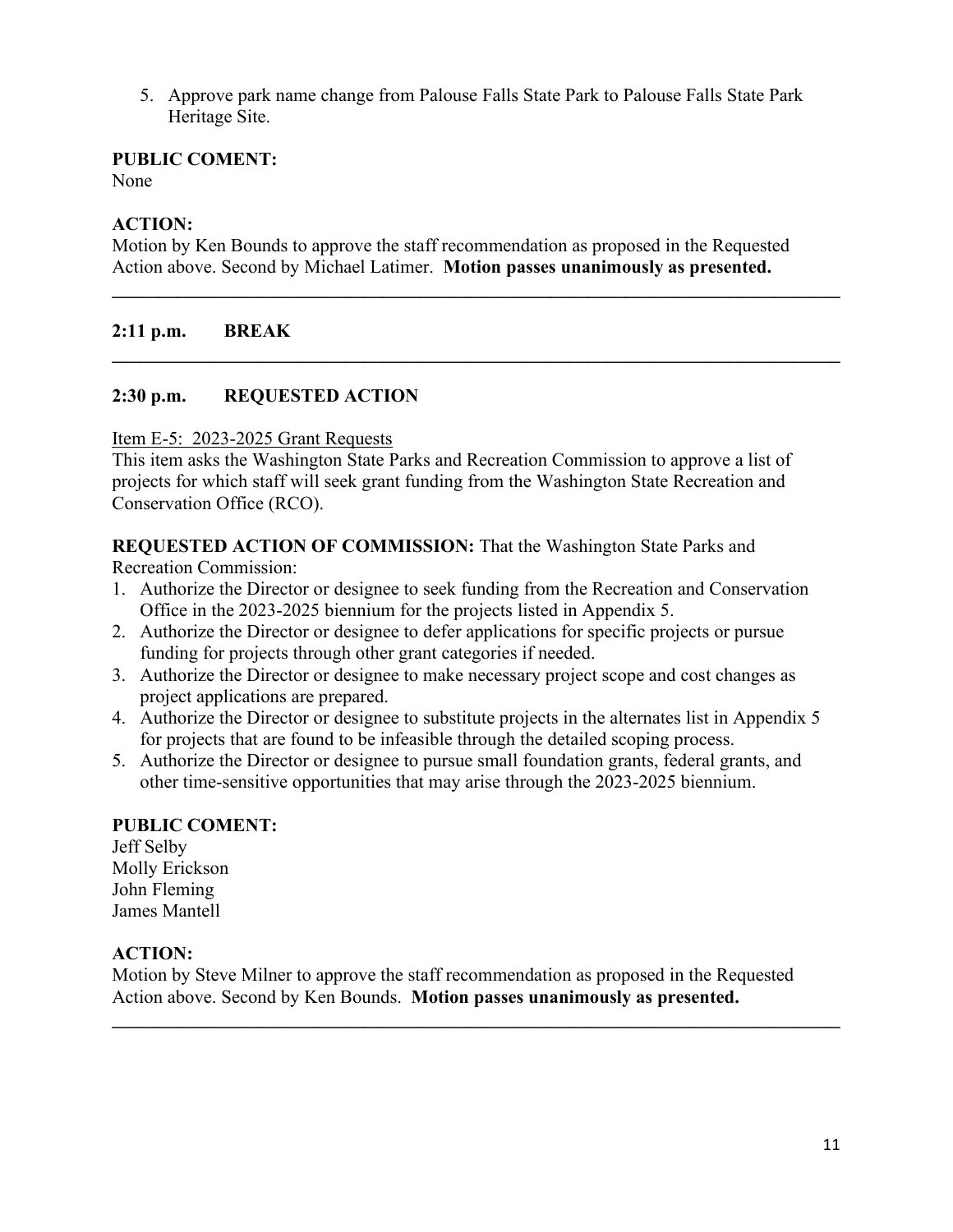#### **3:06 p.m. REPORT**

#### Item E-6: Financial Update

This item reports to the Washington State Parks and Recreation Commission on the status of: 1) State Parks' 2021-23 biennium operating and capital budget expenditures, 2) Parks Renewal and Stewardship Account (PRSA) revenue, and 3) State Parks' 2022 supplemental budget requests. A timeline for 2023-25 budget development is also included.

\_\_\_\_\_\_\_\_\_\_\_\_\_\_\_\_\_\_\_\_\_\_\_\_\_\_\_\_\_\_\_\_\_\_\_\_\_\_\_\_\_\_\_\_\_\_\_\_\_\_\_\_\_\_\_\_\_\_\_\_\_\_\_\_\_\_\_\_\_\_\_\_\_\_\_\_\_\_

 $\mathcal{L}_\mathcal{L} = \mathcal{L}_\mathcal{L} = \mathcal{L}_\mathcal{L} = \mathcal{L}_\mathcal{L} = \mathcal{L}_\mathcal{L} = \mathcal{L}_\mathcal{L} = \mathcal{L}_\mathcal{L} = \mathcal{L}_\mathcal{L} = \mathcal{L}_\mathcal{L} = \mathcal{L}_\mathcal{L} = \mathcal{L}_\mathcal{L} = \mathcal{L}_\mathcal{L} = \mathcal{L}_\mathcal{L} = \mathcal{L}_\mathcal{L} = \mathcal{L}_\mathcal{L} = \mathcal{L}_\mathcal{L} = \mathcal{L}_\mathcal{L}$ 

# **PUBLIC COMENT:**

None

# **ACTION:**

Report only, no action taken

#### **3:48 p.m. REPORT**

Item E-7: Legislative Update This item provides an update on the status of the 2022 session of the Washington State Legislature.

**PUBLIC COMENT:** None

**ACTION:**  Report only, no action taken